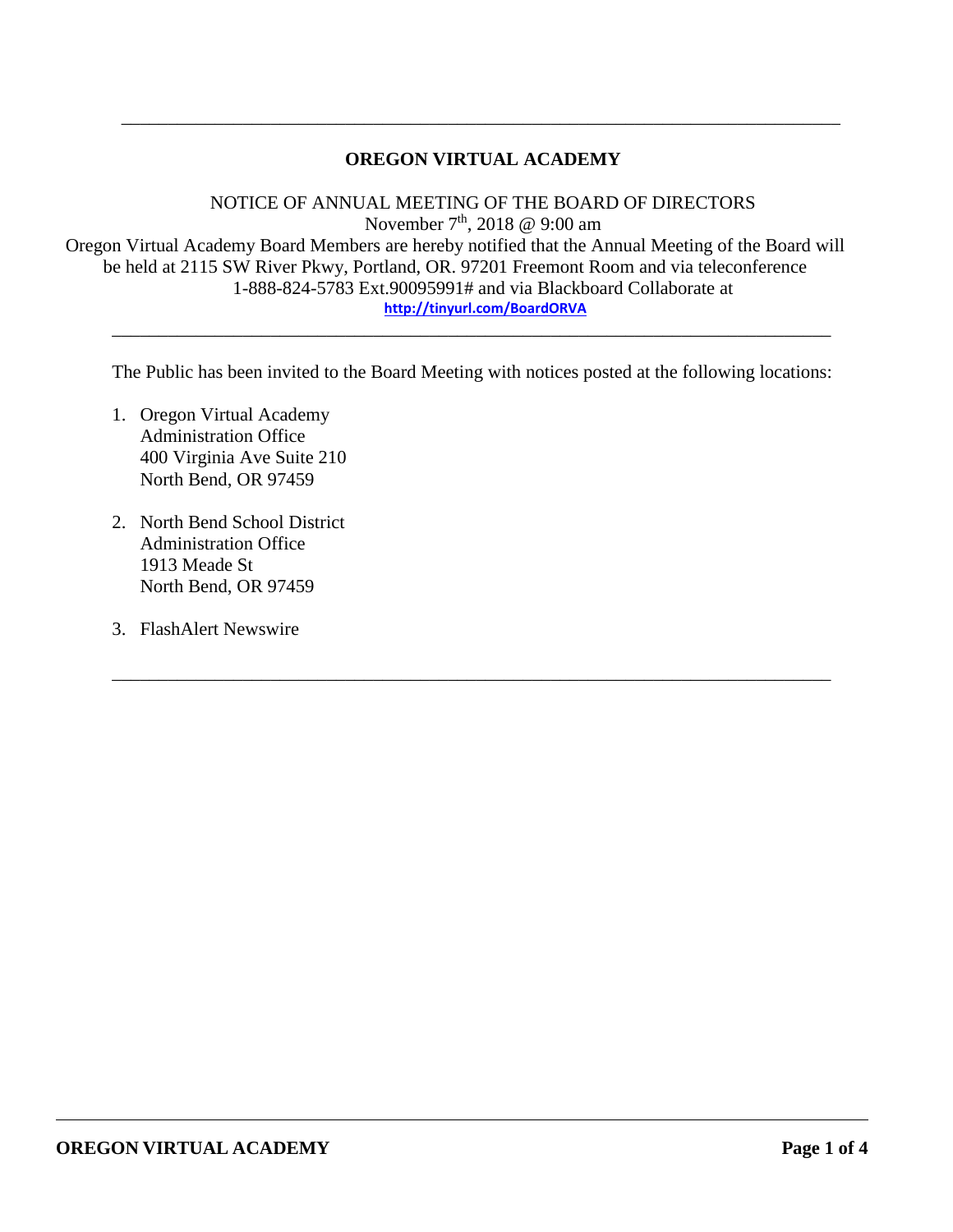## **AGENDA ANNUAL MEETING MINUTES**

### **BOARD OF DIRECTORS OREGON VIRTUAL ACADEMY**

# **Tuesday, October 16 th , 2018 6:30 p.m.** Residence Inn by Marriott Portland Downtown/RiverPlace 2115 SW River Pkwy, Portland, OR. 97201

## **INSTRUCTIONS FOR PRESENTATIONS TO THE BOARD BY PARENTS AND CITIZENS**

The Oregon Virtual Academy welcomes your participation at the School's Board meetings. The purpose of a public meeting of the Board of Directors is to conduct the affairs of the School in public. We are pleased that you are in attendance and hope that you will visit these meetings often. Your participation assures us of continuing community interest in our School. To assist you in the ease of speaking/participating in our meetings, the following guidelines are provided.

- 1. Agendas are available to all audience members at the door to the meeting or by requesting the agenda from School Officials (541-751-8060).
- 2. The "Public Comment" portion is set aside for members of the audience to raise issues that are not specifically on the agenda. These presentations are limited to three (3) minutes and total time allotted to non-agenda items will not exceed fifteen (15) minutes. The Board may give direction to staff to respond to your concern or you may be offered the option of returning with a citizen-requested item.
- 3. When addressing the Board, speakers are requested to stand, to state their name and address, and to adhere to the time limits set forth.
- 4. Citizens may request that a topic related to school business be placed on a future agenda by submitting a written request at least seventy-two (72) hours in advance of any regular meeting. Once such an item is properly placed on the agenda, the Board can respond, interact, and act upon the item.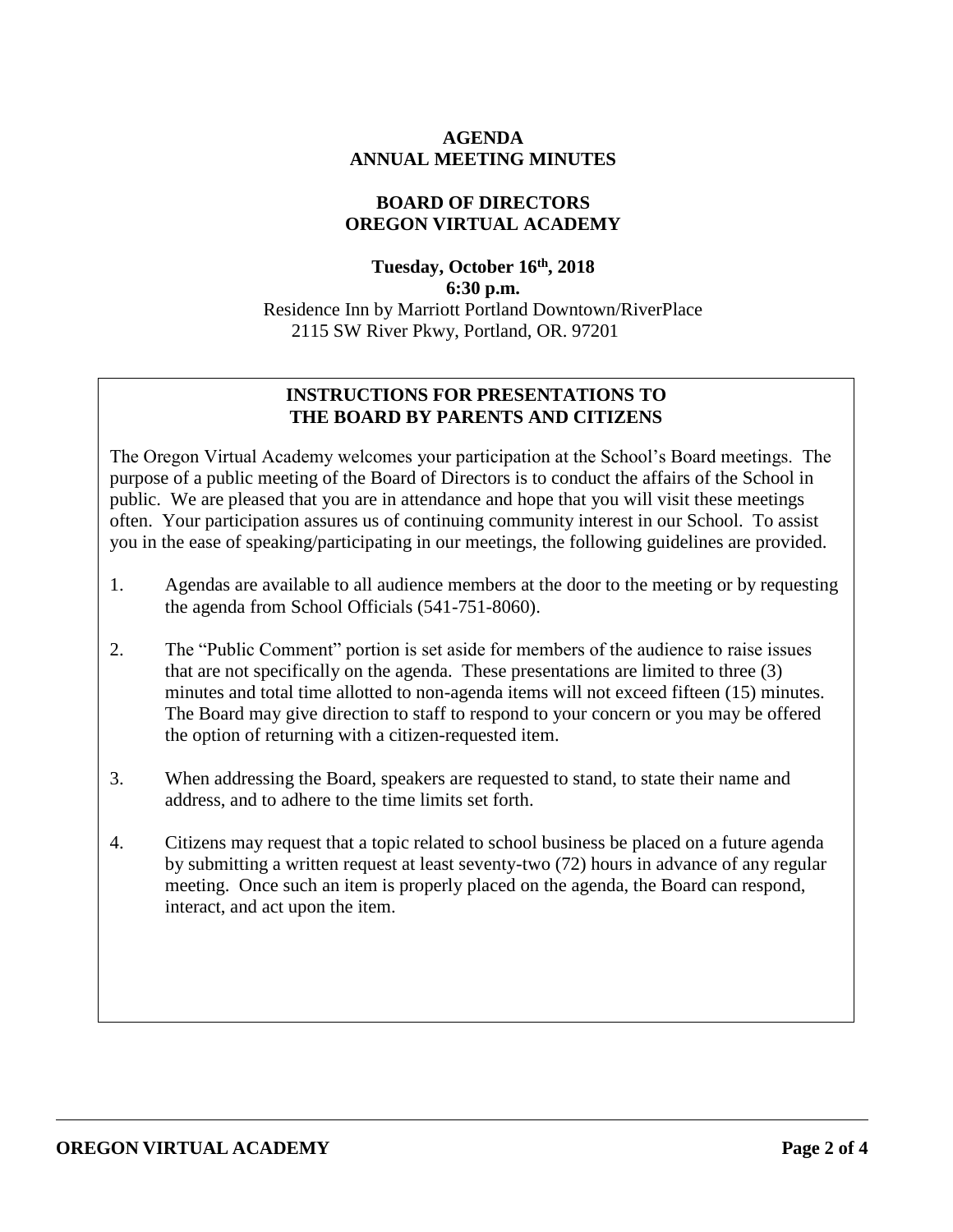## **I. PRELIMINARY**

#### **A.** CALL TO ORDER

Meeting was called to order by the Board Chair at \_\_\_\_\_\_ P.M.

#### **B.** Roll Call

| <b>Member</b>       | Title         | Term      | <b>Present</b> | <b>Absent</b> | <b>In</b> | Out |
|---------------------|---------------|-----------|----------------|---------------|-----------|-----|
| Mr. Paul Tannahill  | Member        | 2015-2018 |                |               |           |     |
| Mr. Michael Herndon | Member        | 2015-2018 |                |               |           |     |
| Ms. Terri Bennink   | Secretary     | 2016-2019 |                |               |           |     |
| Mr. Steven Isaacs   | Member        | 2016-2019 |                |               |           |     |
| Mr. Brian Bray      | Chairman      | 2016-2019 |                |               |           |     |
| Mr. Barry Jahn      | Vice Chairman | 2017-2020 |                |               |           |     |
| Vacant              | Member        | 2017-2020 |                |               |           |     |

### **II. COMMUNICATIONS**

## **A.** PUBLIC COMMENTS:

No individual comment shall be for more than three (3) minutes and the total time for this purpose shall not exceed fifteen (15) minutes. Board members may respond to comments however no action can be taken. The Board may give direction to staff following comment.

### **B.** BOARD/STAFF DISCUSSION

## 1. **9:00 – 10:40**: School Leadership Updates and Discussion [Project Tracking Table](https://docs.google.com/document/d/1RTVhuEjAlhrFC0LuB-8wiTd-hAj64I6JH8Cj6G876Eg/edit) Updates and Discussion

- 2. **10:40 – 11:00** Break
- 3. **11:00 - 12:30**: Board Governance *-* Matt Lowe/Iris Chavez
- 4. **12:30 – 1:30**: Lunch

### 5. **1:30 -4:00**

- a. Non-Profit Compliance Matt Lowe
- b. Board Policies for Adoption Myk Herndon i. Possible Action
- c. School Finance Will Lewis/Myk Herndon/Craig Chun-Hoon
- d. Parking Lot Items

### **III. CONSENT AGENDA ITEMS**

All matters listed under the consent agenda are considered by the Board to be routine and will be approved/enacted by the Board in one motion in the form listed below. Unless specifically requested by a Board member for further discussion or removed from the agenda, there will be no discussion of these items prior to the Board votes on them. The Head of School recommends approval of all consent agenda items.